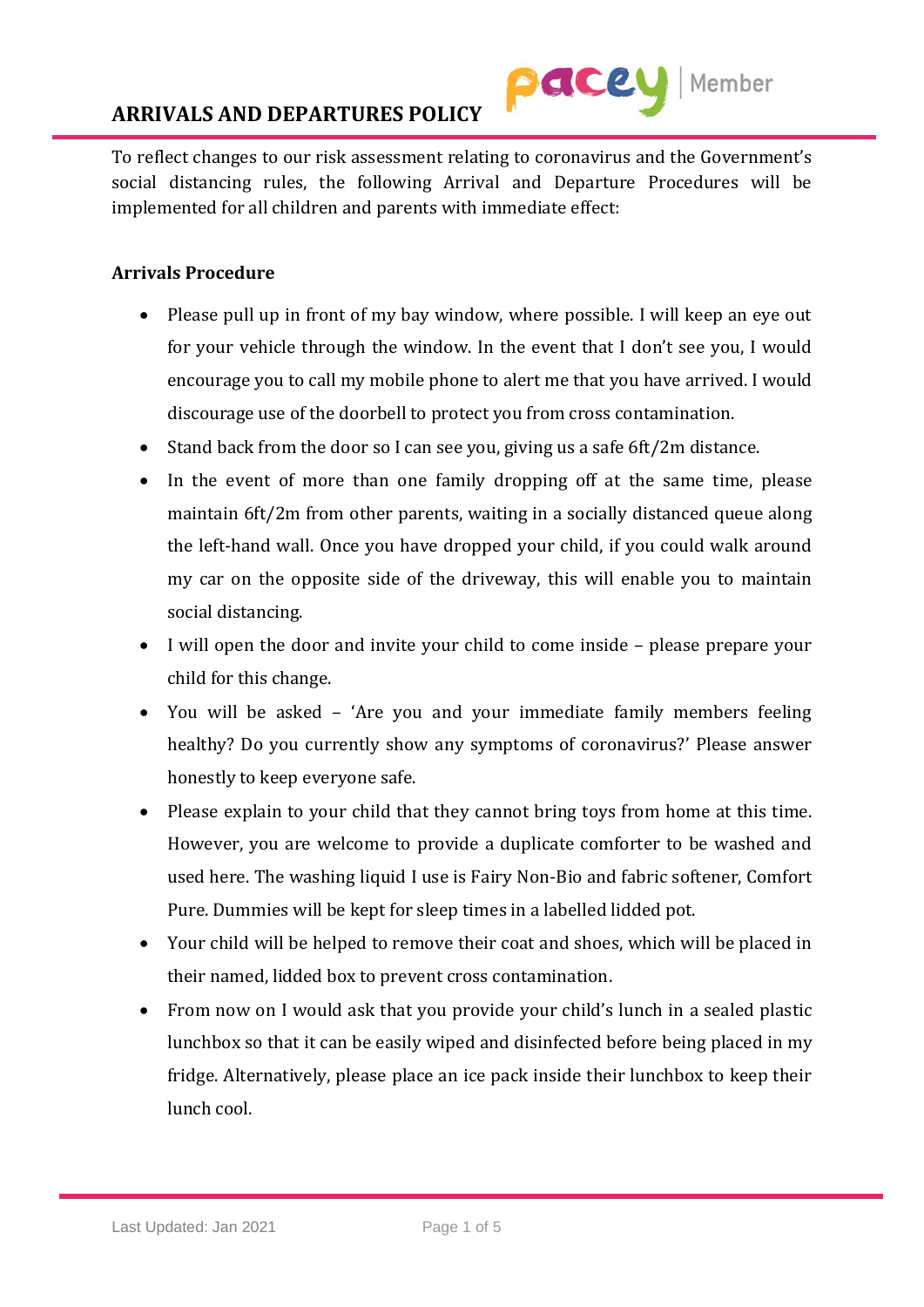

- On arrival, your child will be taken to wash their hands. All children will be supervised during hand washing and taught our routine which I will share with you, so you can practise, and use it at home.
- Your child's arrival time will be recorded on the daily register.

# **Medication administration**

I will email you a copy of my medication form in advance or if you do not have a printer at home, please let me know and I will print some for you. If your child needs medication, please fill one in, sign and date it for us **before** your child's visit. Please note that I cannot give your child medication without a completed and signed form.

## **\*\* IF YOUR CHILD IS ILL, KEEP THEM AT HOME! \*\***

## **\*\* PLEASE DO NOT ASK ME TO MAKE A DOORSTEP DECISION \*\***

## **Pre-Existing Injuries**

Please ensure that you inform me of any accidents, injuries or incidents at home, **prior to your child attending my setting**. This is a safeguarding requirement and enables me to monitor any concerns, whilst they are in my care. You can either do this by WhatsApp, text message or email in advance of their session or complete one of my 'Record of Existing Injuries' forms which I will email to you. If you do not have a printer at home, please let me know and I will print some for you.

#### **Keeping in touch**

If you have any information to share with me, you are welcome to contact via text, WhatsApp or email. This may be something related to your child's learning, development, current interests or progress.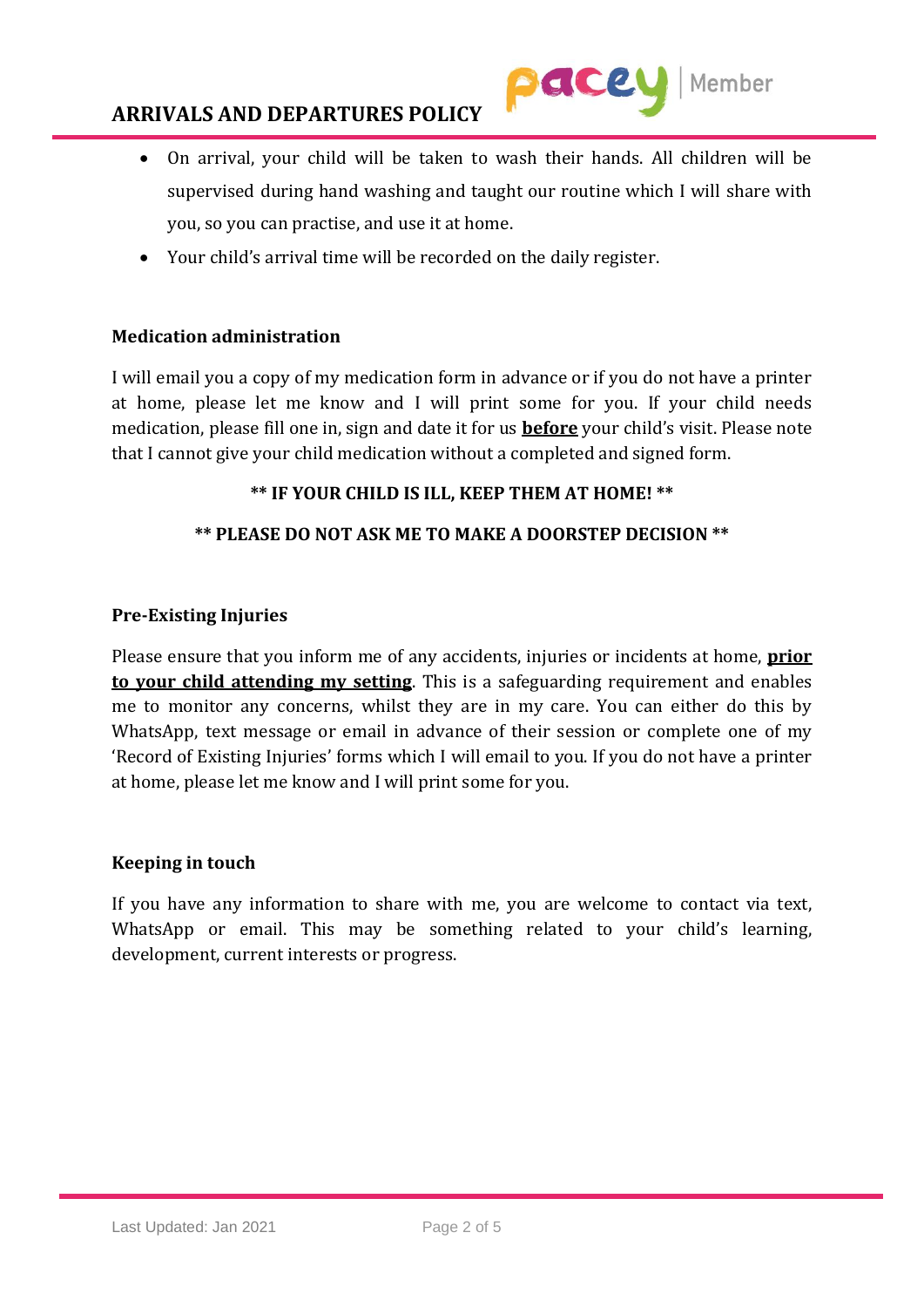

## **Departures Procedure (Autumn/Winter)**

- Please pull up in front of my bay window, where possible. I will be looking out for you around the time of collection. In the event that I don't see you, I would encourage you to call my mobile phone to alert me that you have arrived. I would discourage use of the doorbell to protect you from cross contamination.
- Stand back from the door so I can see you, giving us a safe 6ft/2m distance.
- In the event of more than one family dropping off at the same time, please maintain 6ft/2m from other parents, waiting in a socially distanced queue along the left-hand wall. Once you have dropped your child, if you could walk around my car on the opposite side of the driveway, this will enable you to maintain social distancing.

\* Please be patient as I will get your child ready to go home before coming to the door. \*

- I will open the door and send your child out to you. I will encourage them to carry their belongings if they are able and place any remaining bags on the step for you to collect.
- I will have a very quick chat with you, if time and circumstances allow I am not ignoring you if I excuse myself and come back inside.
- Your child's departure time will be recorded on the daily register.

# **Departures Procedure (Spring/Summer)**

- As the weather improves and the garden dries out, we will be spending the most part of our day in the garden so you could pull up at my first gate. I will usually hear your car arrive and will be looking out for you around the time of collection. If I do not come to the gate within a minute, please call my mobile.
- Please stand back from the gate so that I can see you, giving me a safe 6ft/2m distance.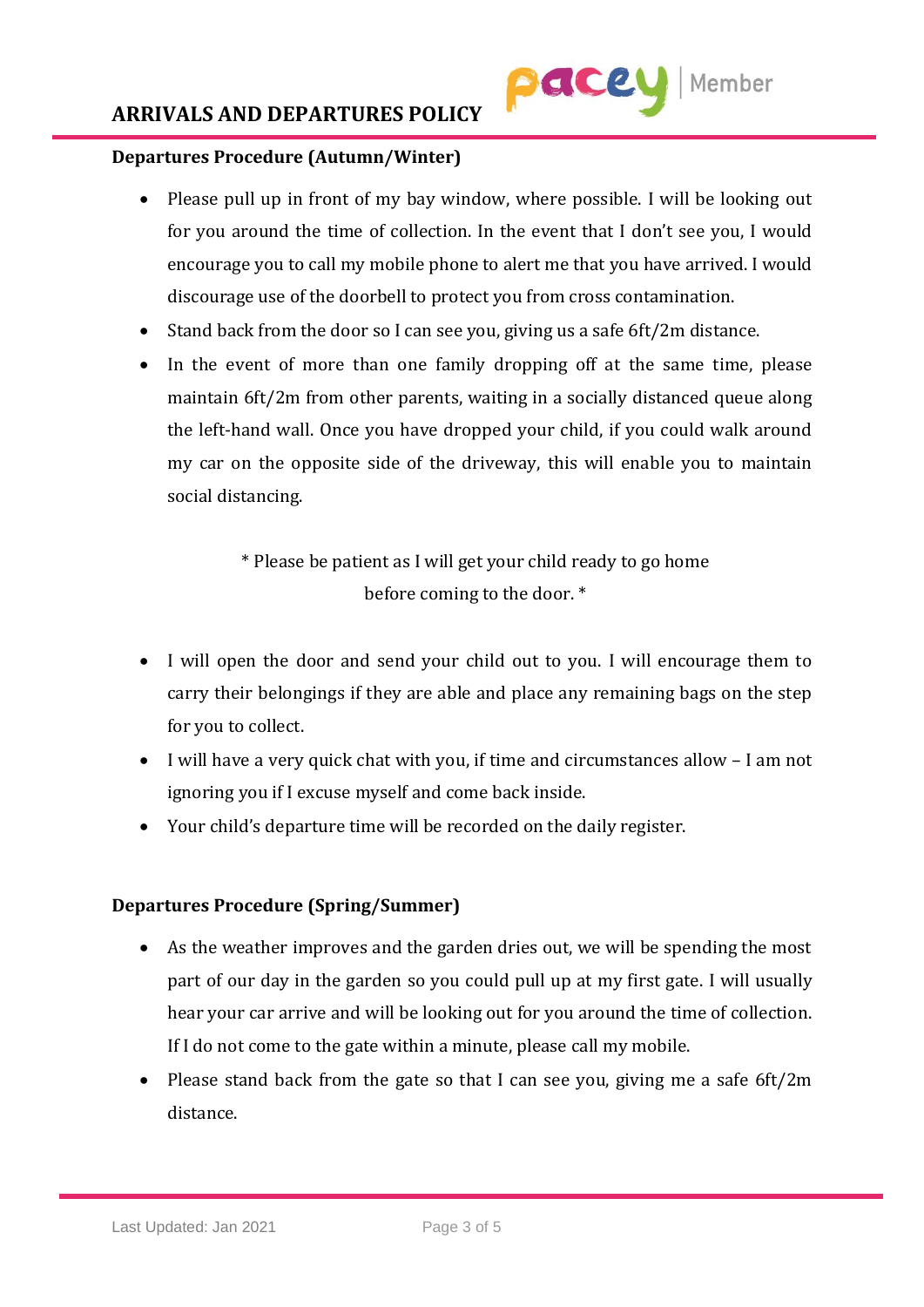

- In the event of more than one family collecting at the same time, please maintain 6ft/2m from other parents, waiting in a socially distanced queue to the right of the gate.
- Your child will be brought to the gate and helped as necessary.
- I will open the gate and hand your child over to you please ensure your child does not run off down the road unsupervised.
- I will have a very quick chat with you, if time and circumstances allow I am not ignoring you if I excuse myself and come back inside.
- Your child's departure time will be recorded on the daily register.

In light of COVID-19, your child's artwork will not be bringing any artwork home on the day of creation. A photograph will be taken and sent to you via WhatsApp. Any pictures and special crafts your child makes will be placed inside an envelope and left for 7 days so that any trace of the virus is gone before you receive it. This will help to reduce cross contamination.

# **In an emergency**

If you fall ill during the day, you might need to send someone I haven't met before to collect your child. If I do not know the person who has arrived to collect your child, I would be grateful if you could send me a photograph of this person – this is a safeguarding requirement and I will not dismiss your child to anyone I haven't seen before.

#### **Making contact**

I will continue to send photos to you by WhatsApp but I know that you might feel a bit disconnected if we are not available to chat at the start or end of the day. Our procedures have changed following health and safety advice to keep everyone safe, but I still want to be here for you.

You can contact me via text or WhatsApp, or give me a call. If I miss your call, I will call you back at my earliest convenience.

Last Updated: Jan 2021 Page 4 of 5